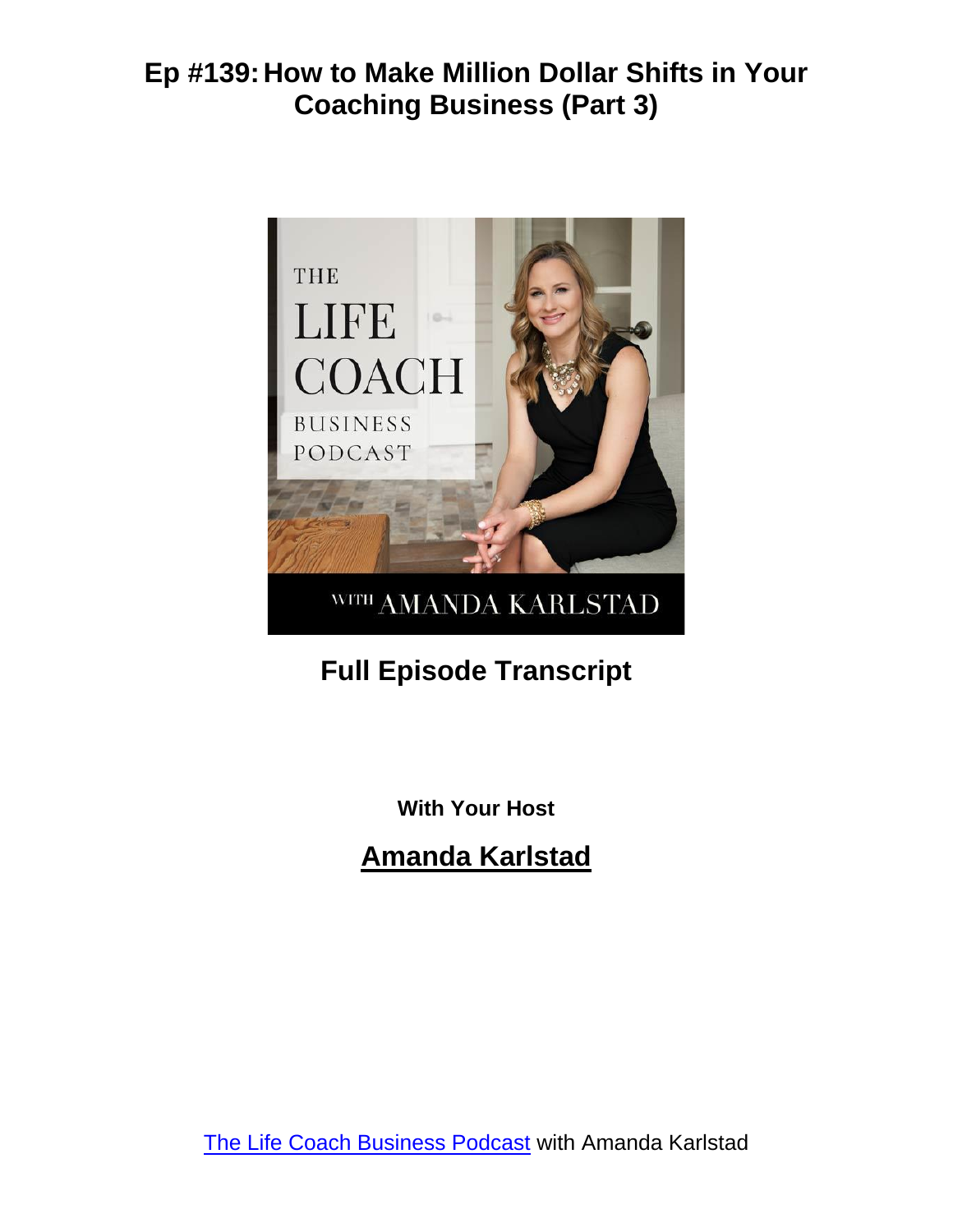You are listening to *The Life Coach Business Podcast* with Amanda Karlstad episode number 139.

Welcome to *The Life Coach Business Podcast*, a show for coaches who are ready to up-level their business and take their impact, leadership, and results to a whole new level. If you're ready to start taking powerful action and become the leader your business needs in order to grow and thrive, this show is for you. I'm your host, Amanda Karlstad, certified life and business coach, and entrepreneurial leadership expert. Now, let's get down to business.

Hello and welcome everyone. I'm so glad to have you here. I hope you've had an amazing week. I'm doing fantastic. The kids are officially out of school. They've actually been out of school for a few days by the time this episode airs. They are loving it. They love being home and having a ton of fun already.

We have a really fun summer planned. We have lots of camps going on, lots of activities, and we have some travel planned, which is going to be really fun for all of us. So I'm really, really looking forward to this summer and all of the fun things ahead.

On the business side of things, I'm really excited as well because I am gearing up for my next in person high level retreat. This is a retreat that I put on for my high level clients. It's planned for the end of July. I am so looking forward to bringing in my High Level Mastermind clients together for two days in person. I have so many amazing things that I plan to teach them. We're gonna be diving really deep on some really important things that I'm excited for really the coaching and the conversations and the level of breakthroughs that are going to happen in that room.

I have to tell you all I am continually blown away by the work that happens when we get together in that room and just the level and the speed of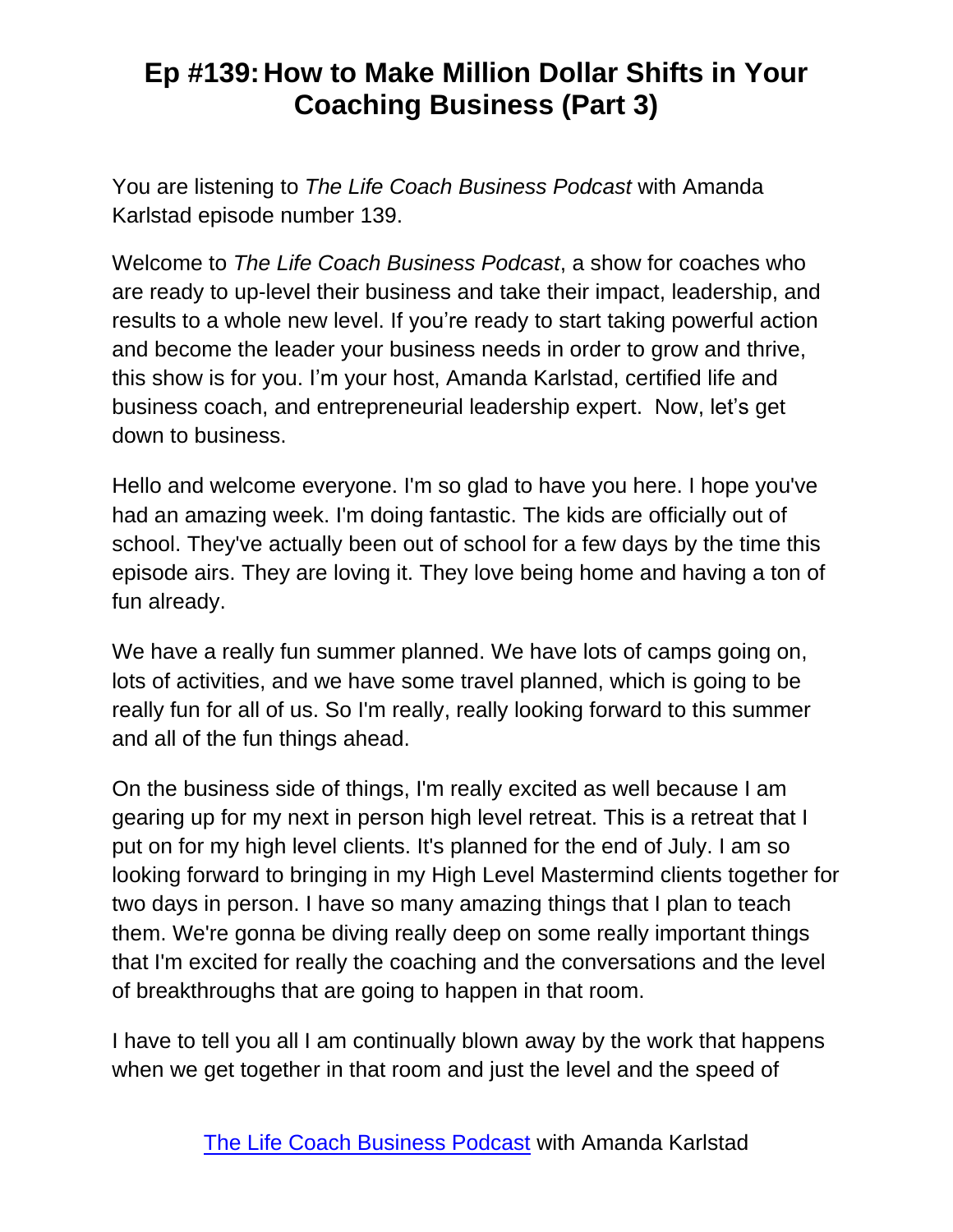success that my clients are really experiencing in their businesses. I am just really, really proud of them.

So I would invite you if you are a coach who is ready to scale and you've been working with clients on a one-on-one basis, and you have had success in your business, but you're ready to go to that next level and you're ready to take your business to that multiple six figure mark this year. If you're ready to go even beyond that, I want to invite you to apply to my High Level Mastermind.

This is a very powerful container with an amazing group of coaches who are doing some truly amazing things. It really is the place where you will uplevel you, where you will uplevel your business, and really scale your business in a way that's in full alignment with the work that you're meant to do in this world. So go to my website amandakarlstadcoaching.com. You can also check out the show notes to fill out that application and set up a call. I would love to have a conversation with you about how to help you take your business to the next level.

All right, today is the third episode in the series How to Create Million Dollar Shifts in Your Coaching Business. As always, I'm really excited to bring you today's episode because I have been hearing from so many of you just how much you are loving this series. I'm really excited about today's conversation as well.

So in last week's episode I talked about in depth the importance of really creating and ensuring essentially the six main components that I laid out in your business. That when you build that foundation that it will help you create those million dollar shifts. So I would highly recommend if you haven't listened to that episode yet, I'd really recommend that you go back and listen to that episode.

But today I want to talk to you about some key habits. I want to talk to you about some key behaviors that I have learned in my own journey and also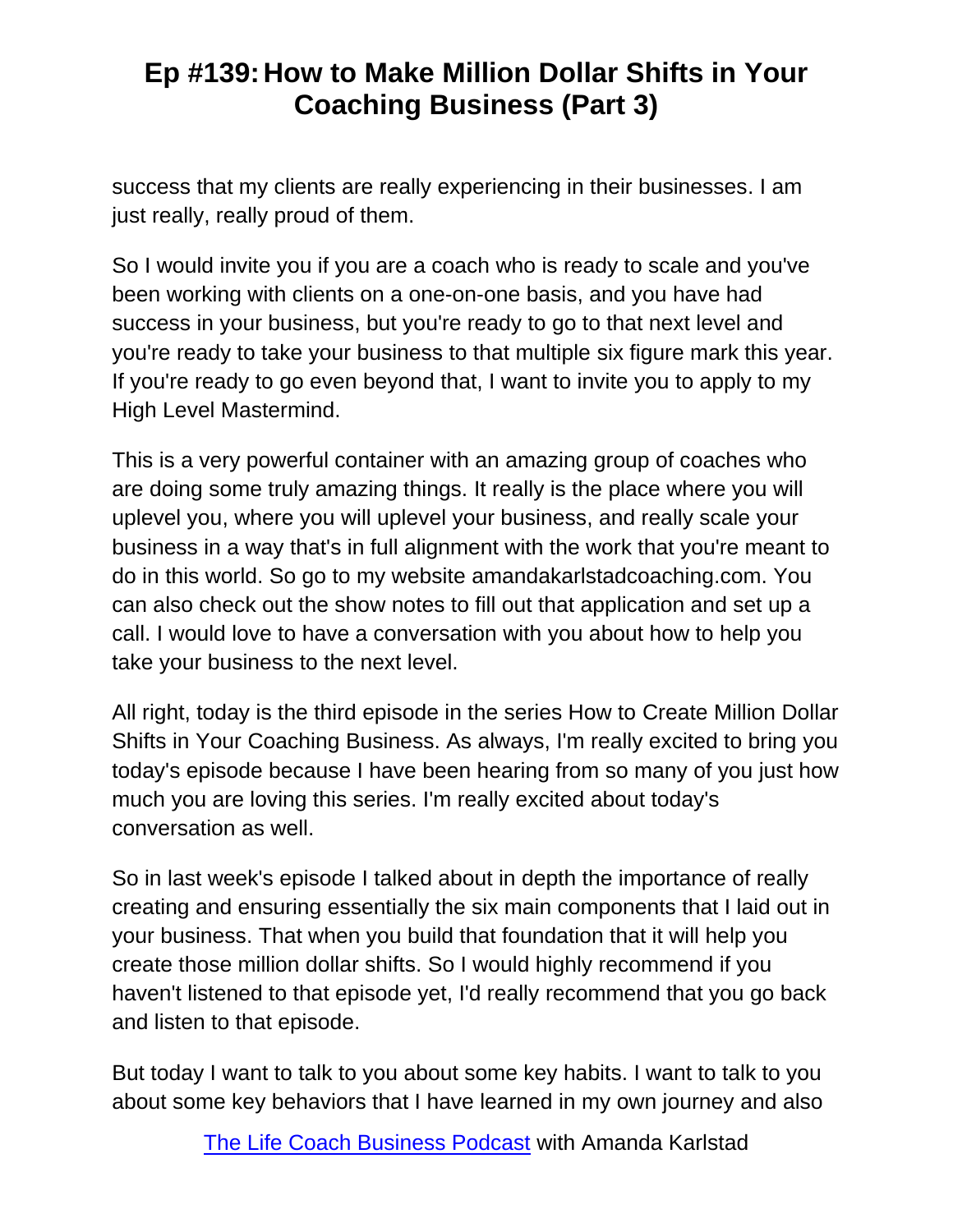when I observe my most successful clients and what I really do coach so many of my clients on. Because what I found is that what we're about to talk about here, these habits, these behaviors are really key to your long term success. The truth is that they are required, especially if you want to grow to that million dollar level and beyond.

So today's episode is going to be about you as the business owner. It's about you as the CEO of your business. It's really about developing the habits and the behaviors that are required if you really desire to grow a million dollar plus business. So let's dive in.

One of the key habits that I have learned and have experienced that you must develop if you want to grow a million dollar plus business is that you must know your numbers. For all of my clients listening, I'm sure you're all shaking your heads right now because you know why I'm saying this, and you understand the importance of knowing your numbers. For all of you listening that are not clients, I want to really explain why this is so important.

So the reason that I teach all of my clients not only how to read their numbers, but also what numbers to even focus on and what benchmarks they should be looking for is because the reality is that you cannot grow what you cannot measure or what you're not measuring. So if you think about how true that is, I'm sure in your personal life, I want you to understand that the same is true for you in your business.

So if you want to grow a multiple six figure, a million dollar plus coaching business, which I know you all do, number one is you have to know your numbers. I have to tell you all this is something that I think most coaches, and especially when a client comes into my program, it's something that pretty much from day one we are looking at. Pretty much from day one, we are establishing what numbers to be looking at and where they're trending right now.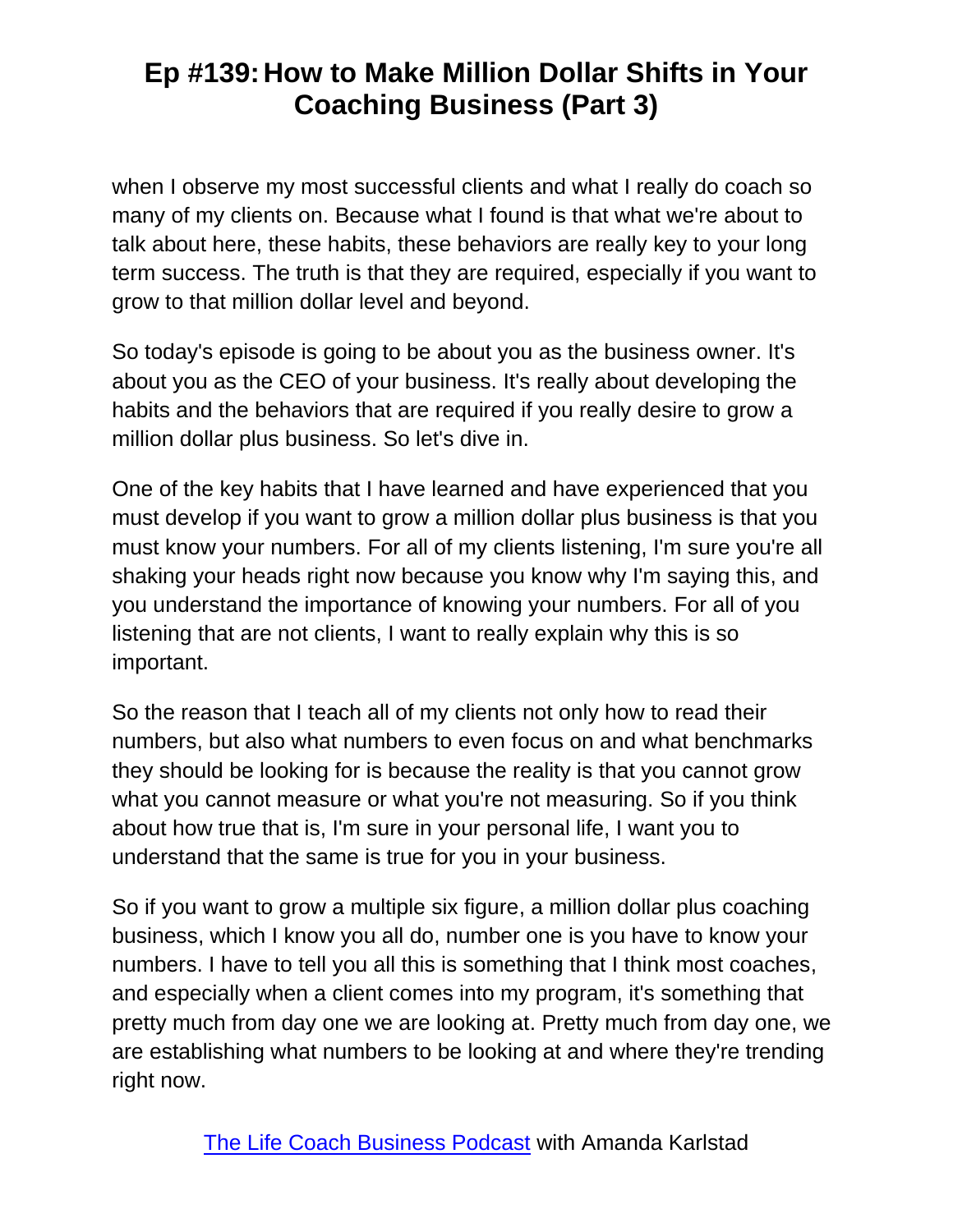So even if you've never looked at your numbers before, even if you're not sure what numbers to even be looking at, that's totally okay. But I want to encourage you to really understand that it is a required part of the process, and that it becomes even more important as you start scaling your business.

So as you start to grow, it's so vitally important that you as the CEO, as the business owner, have a really clear understanding as to what is working in your business. Just as important to also have clarity around what isn't working in your business. The only way to really know that is by knowing your numbers.

Now, here's what's also really important about this. When you know your numbers and when you understand what numbers mean and when you understand what to even be looking at, that's when you can start to look at your business much more objectively. That is when you can make way more educated decisions about your business. This is when you can start to leverage the things that are working in your business and also ensure that you're fixing the things that aren't.

I will tell you all what will happen when your business grows and when you start to really build momentum in your business. What will happen is if you are not looking at your numbers, you will inevitably encounter challenges along the way. Okay. When you're not looking at your numbers and when you aren't clear on what they mean and what story that's telling you in your business, what will happen is you will start to make decisions out of emotion.

For most coaches when they're faced with a challenge and when their emotions are high, the decisions that they make are not based on numbers. They're not based on actual facts. Instead, the decisions they start to make become based in emotion. The reality is that in most cases those emotions are centered around fear or doubt or worry or maybe a combination of any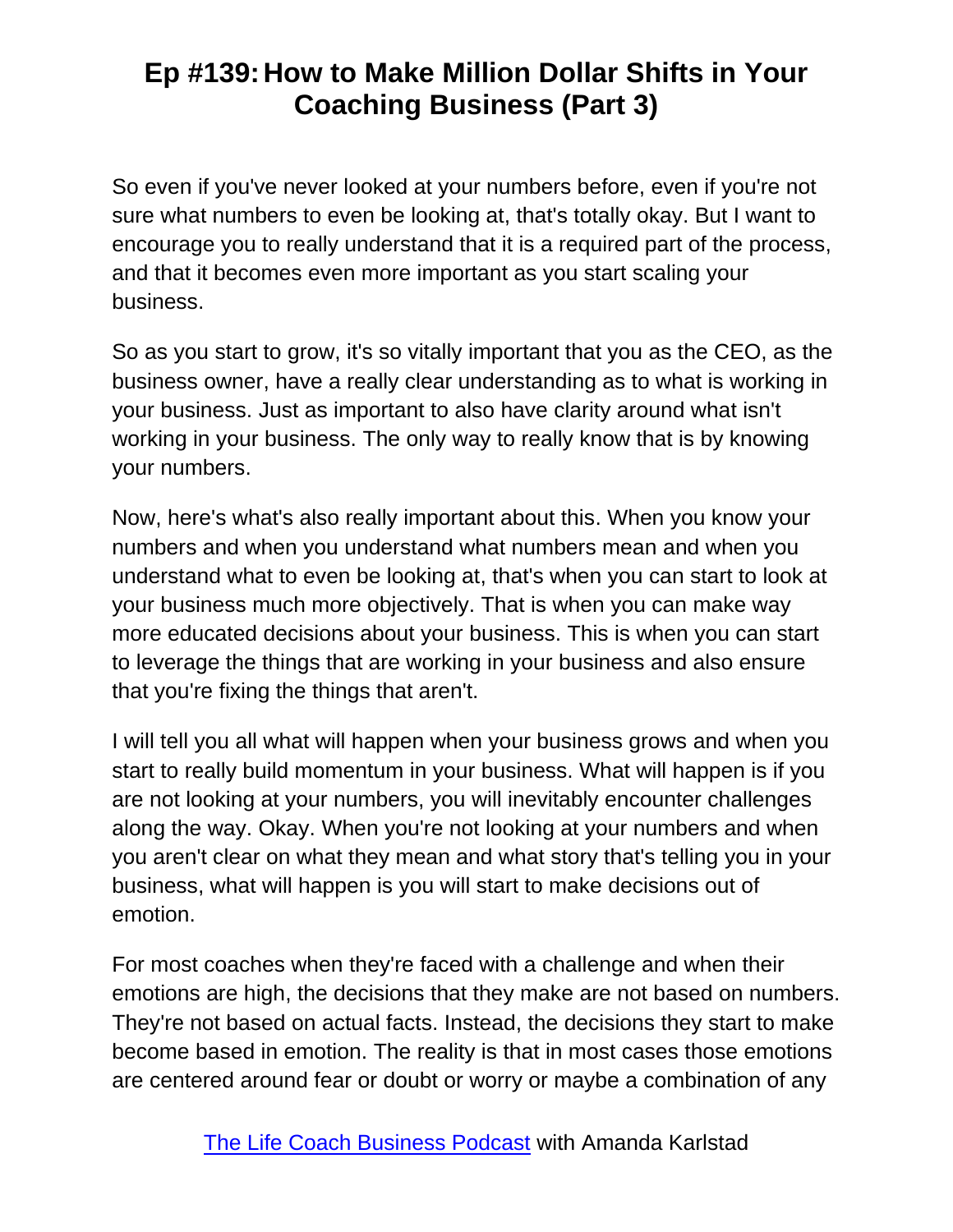of those. When those decisions, when they're based in especially negative emotions will not be the best decisions for you to make in your business.

The truth is, is that there will be very big consequences if you're doing that. Consequences that might not be obvious at first glance, but decisions that will have very big consequences down the road. So I want you all to really understand no matter where you are right now the importance of really embracing this shift and really embracing and learning the importance of your numbers.

On the flip side of this, when you know your numbers and when you're able to look at your business with that objective lens, and when you can start to separate the emotion from those numbers, that's when you can really start to see the truth of what's happening in the business. That's where you can see very clearly what is working. That's when you can see very clearly what isn't working. When you have that clarity, when you can separate the emotion from the numbers, you'll start to make such smarter decisions in the business that will free you up tremendously when you aren't clouded by the emotion, when you're able to look at the facts.

Another key piece to this that I see with clients over and over again is that when you are looking at your numbers, and when you have that visibility and you are looking at the right numbers, it also ensures that you're solving the right problem. Because something I see happen so often is that when you're faced with those inevitable challenges.

So when you're faced with maybe a launch that didn't go as planned or a promotion that maybe wasn't as successful as you wanted or maybe just launching anything new, and it doesn't go as planned. Whatever it is, it's very easy to become clouded by the emotion of the disappointment or the discouragement or whatever that is that you're feeling.

Something that I see happen so often when this happens, when you are clouded by these emotions is that so often what you think the problem is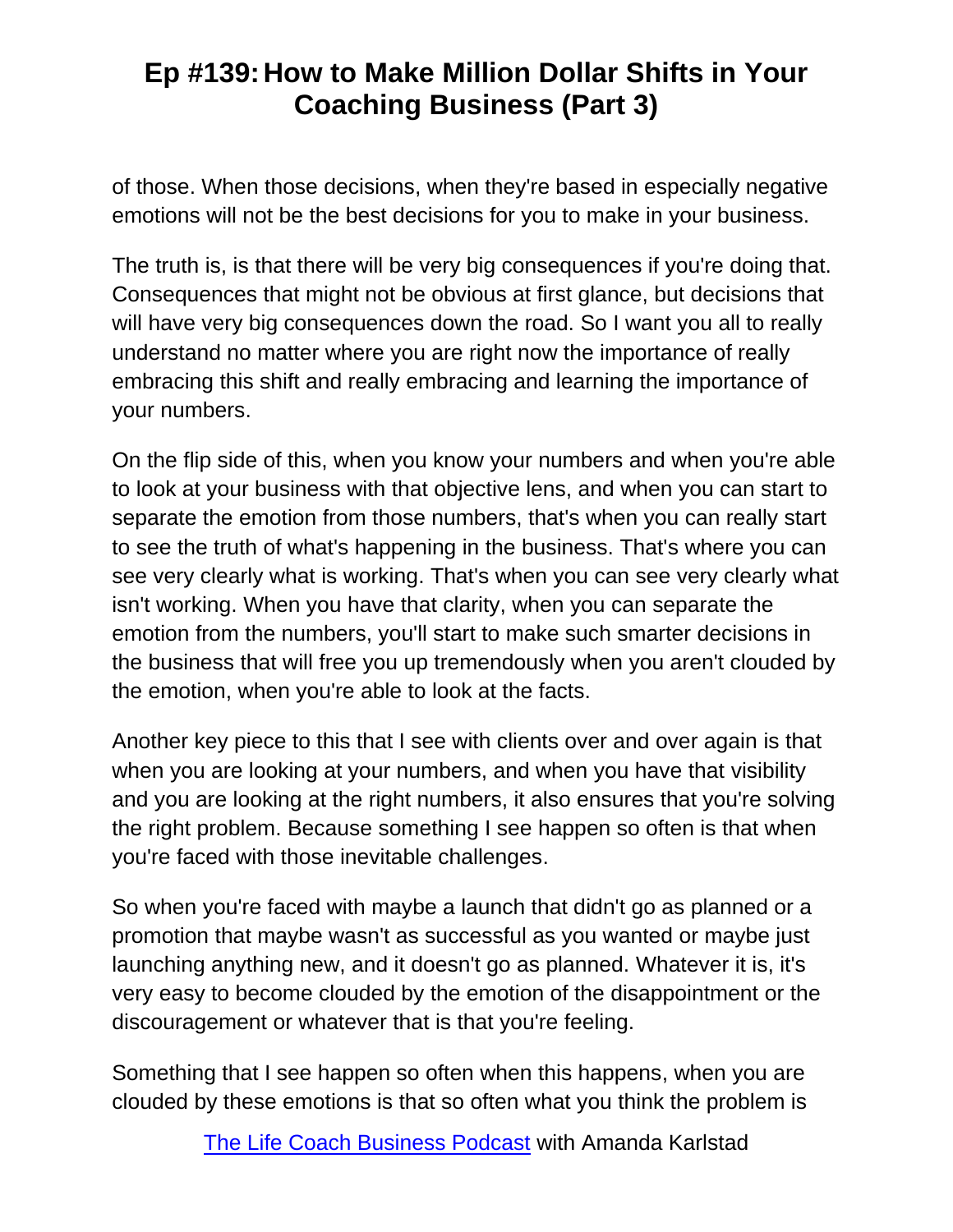and what you think you have to do to solve the problem. The truth is that in most cases, it's actually not the problem. It's typically something else. But because your emotions are high, because you're in a place of fear or doubt or discouragement or frustration, whatever that is, and that is the emotion that is driving your behavior. There's a thought also and there's a belief somewhere that's also triggering that emotion for you.

When that's happening, it clouds your ability to be able to see the truth of the situation. When you can't see the actual truth, when you don't see the facts, you then start to make decisions based out of emotion. Decisions that aren't based on truth, that aren't based on actual facts. The result of that is you'll end up creating more of what you don't want.

In a lot of cases that I see this happen, it actually starts leading you down a path where you try and start to solve the problem. You'll come to a point where you'll see that you're not even solving the right problem. So this is a really, really vicious cycle that can be really easy to fall into. So I want to encourage you to really understand the importance of this and what I'm telling you no matter where you're at in the journey that you have to know your numbers.

All right, the next shift that you have to make is that you have to simplify. I think this is one of the shifts that has a tendency to be very underrated. It's a shift that I've found that you, as the business owner, have to be very intentional with. It's one of the reasons that I think for most coaches, especially for the coaches that I work with in my programs, you love to teach. You are a natural creator. You love to serve your clients. You love to be able to create tools and resources and things that will help your clients. All of that is wonderful. All of that is great.

But when it comes to growing or scaling a business, one of the most important shifts for you as the CEO, as the business owner is that you have to become very focused on what it is that you're offering. You have to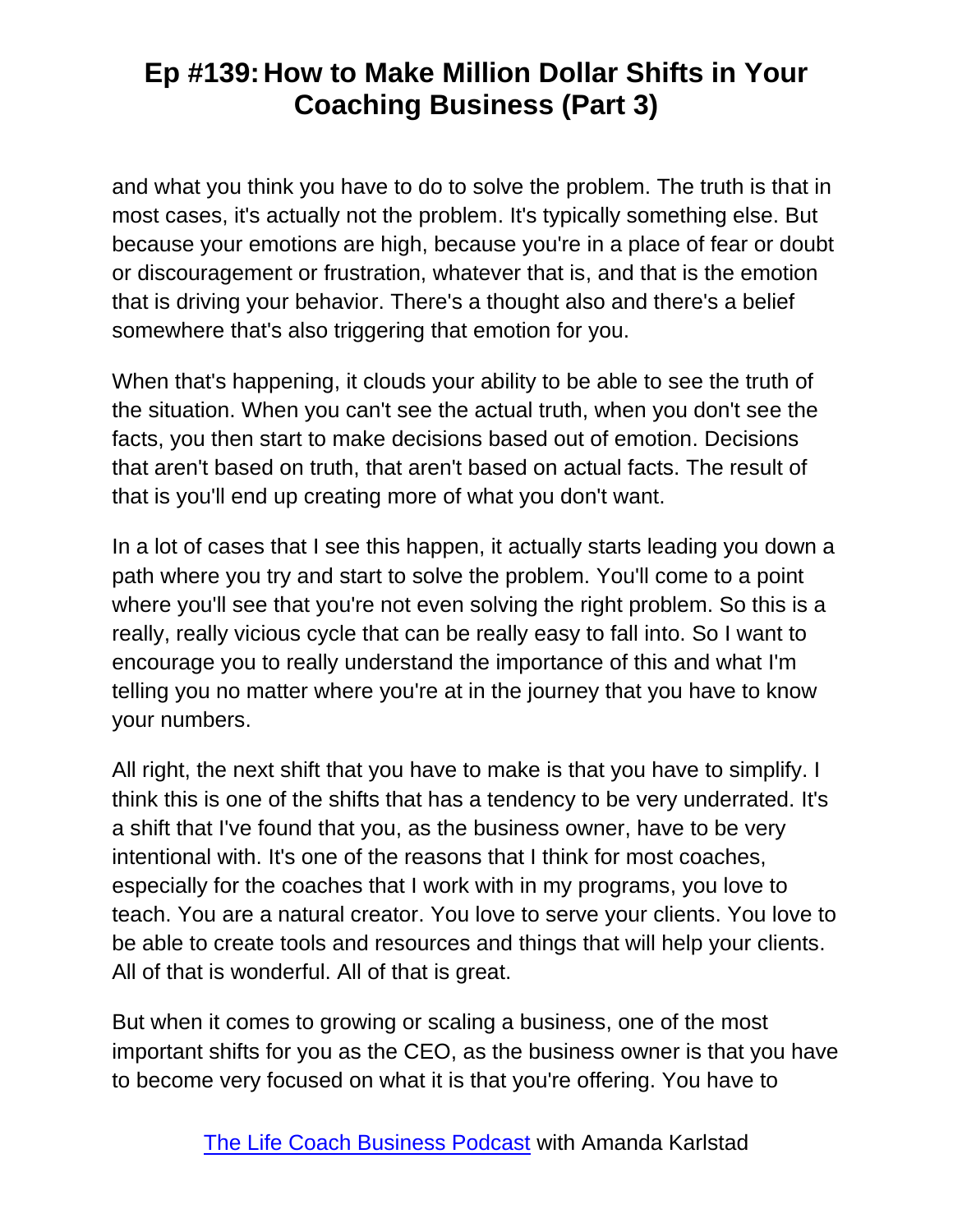become very focused on what it is that you're selling. You have to become very focused on your efforts in terms of your marketing. Because the more offers that you decide to market, the more offers that you decide you want to sell are also the offers that you need to deliver.

Very quickly what will happen when you do this is you'll start to complicate the business to a degree that it becomes unmanageable. What actually ends up happening for most coaches when they do this is that when you're in this place where you're constantly creating new resources, you're creating new tools, and you're creating new marketing campaigns, your energy, your focus, becomes fragmented. As the CEO, as the business owner, you aren't able to operate from a powerful place. You're not able to operate from a place that actually allows you to focus deeply in the areas that you need to focus.

The result of that is that your growth will start to slow down. Because every offer that you have, which also includes and I want to be clear here, this includes any free offers you're all selling. This requires effort. It requires marketing. It requires selling. It also requires that delivery. So anytime you're adding more offers, whether they are free offers or they're paid offers, you're by default adding more time. You're adding more effort. You're adding more resources that are going to be required in order to deliver that offer.

So one of the shifts that is incredibly important and that you must make if you want to build a million dollar business is that you have to simplify. You also have to understand why this is important. So this is something that I see many coaches who might be able to create some initial success in their business, who through in many cases that hustle, through that sheer hustle.

For a lot of my clients as I've coached them through this shift, it can be a difficult shift to go through. The reason why is because it feels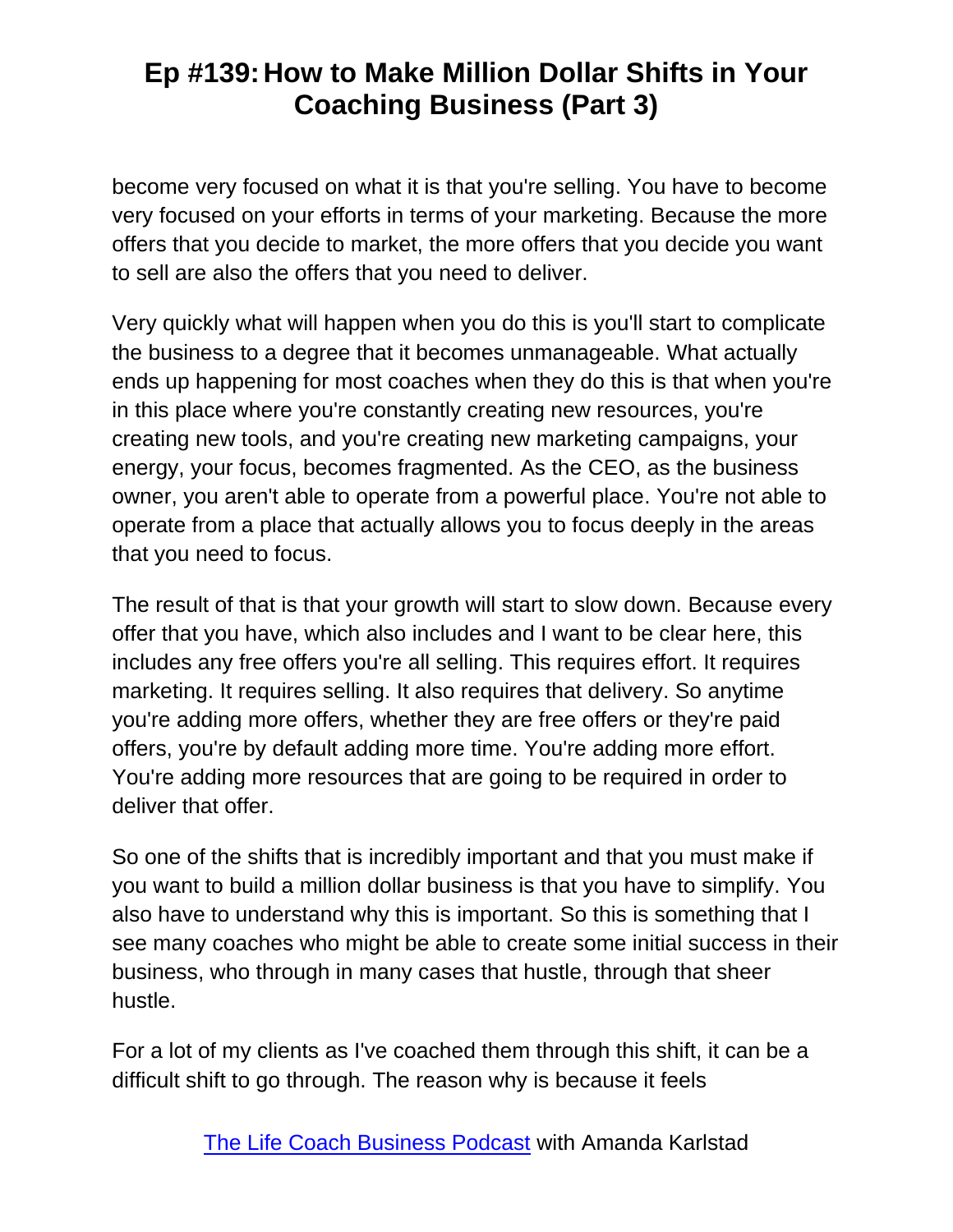counterintuitive. It feels like you're not serving as much. But the truth is that by embracing simplification, by embracing this concept in all areas of your business, it's one of the most powerful shifts that you will need as you scale your business.

All right, the next shift that is required that you must embrace if you want to build a million dollar coaching business is embracing what I call the learner's mindset. Here's what I mean by this. Having a learner's mindset is operating and looking at things from the lens of I can get better at anything. It's understanding that a big part of your role as the business owner, as the CEO of your business, is that you have a responsibility to your business to get better in the areas that you need to get better at.

It's embracing the fact that your business, the industry, your clients will continually evolve. With that evolution, it's going to require that you also get better in the ways that your business requires you to get better in. It's understanding that even the best of the best have mentors. Even the best of the best are continually learning and evolving and getting better at the things they need to get better at.

So things like online marketing, things like your messaging, things like follow up strategies, right? All of these different ways that you can communicate with clients. It's one of the reasons that I personally have continually invested in and will continue to learn and get better in the ways that my business and my clients need.

I'll share with you all one example of the way that I'm currently doing this in my own business is through some recent investments that I've made. What that looks like is I have made very recently a decision to invest and to learn from somebody who does marketing for some of literally the biggest names in the coaching industry. So I'm talking names like Tony Robbins, for example.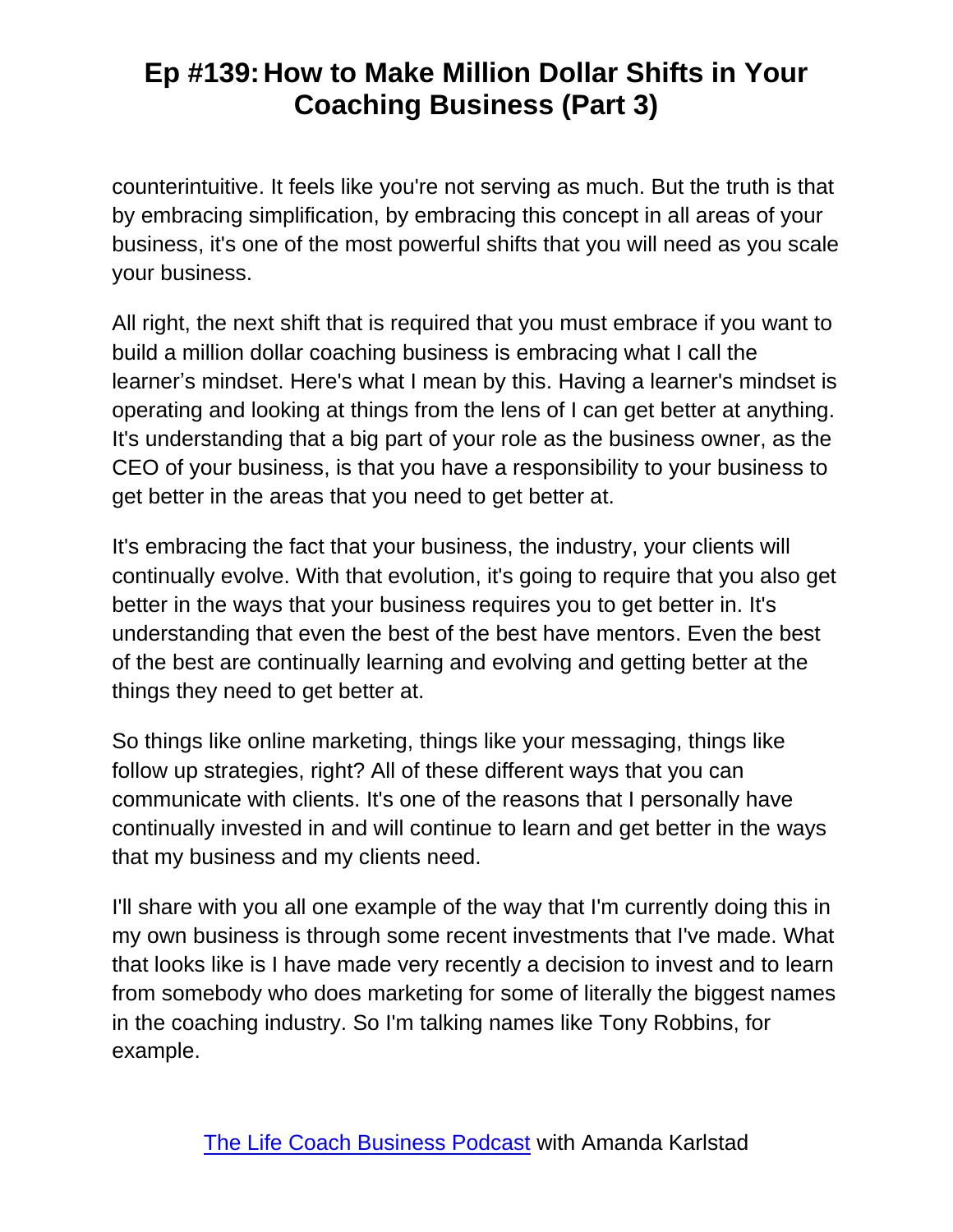So that investment, not only does that investment serve my business, but that investment also is going to serve my clients businesses as well. Because as I get better in those different areas in my own business, as I get to test new things in my own business, as I get to share that knowledge, that experience, those strategies with my own clients, that is a very, very powerful thing.

I will tell you this is not about thinking that at some point you're going to arrive. This isn't about thinking that even when you do "arrive", that you won't have to learn. That you won't have to evolve. Instead, it's about embracing that you'll always be learning in this process. It's embracing that you will be required to continually evolve. It will be embracing that you will always need to continue to get better in many ways. And truly accepting that as part of the business and seeing the value in that for yourself as the business owner and the evolution and the growth that that actually requires of you.

I will share with you all this is why I have a tremendous amount of respect for some of the biggest names in the coaching industry. Whether or not you agree with their philosophies or not, from a business standpoint to build a business to a certain level requires a tremendous amount of learning, a tremendous amount of evolution, a tremendous amount of growth.

Because I personally understand this, because I personally understand what it takes to build a business to a high level, what it takes to build a business to a \$40 million plus per year business is really, really a significant thing. The amount of learning and evolving and growth that is required to take a business to that level is truly extraordinary.

This is why I have so much respect for one of my main mentors Brooke Castillo. I've talked about her before. Because not only is Brooke an extremely powerful coach, but she's an extremely powerful businesswoman who has continually learned and continually evolved and grown herself in a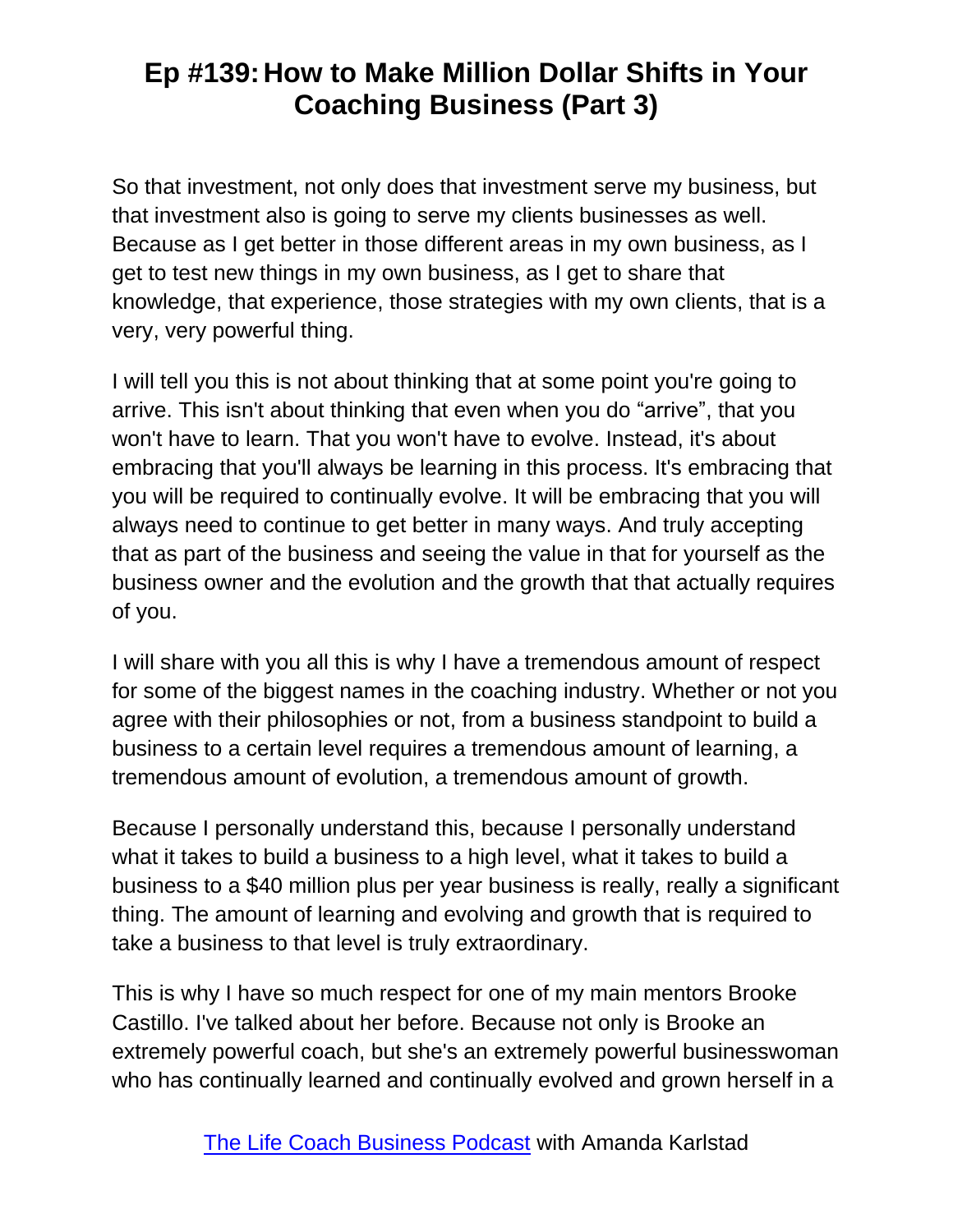way and honed her skills in so many different areas. That is the reason she has created a \$42 million per year business in this industry. That is the reason she has created one of the biggest life coaching certification programs that exists.

That doesn't happen by accident. That only happens by adopting a learner's mindset, by being willing to get better at the things that need to get better, by being willing to test probably more things than we can ever comprehend. And by being willing to show up every day and get better at the things that actually matter in the business.

So, again, I want to encourage all of you to really adopt a learner's mindset no matter where you are today. Embrace the fact that even when you think you've arrived that there will be a next level for you. Know that you have to be willing to step into and grow into that next level and understand that it's going to be a continual evolution.

All right, the last shift I want to share with you today is the shift of the importance of decision making, and specifically the decisions that you are making in your business. One of the things that I think is the most powerful predictor of your success, to your business success, is where you make your decisions from. So one of the shifts that is going to be required for you is that you start to make decisions from the place of your future business rather than making decisions from the place of your current business.

Here's why this is so important. When you make decisions from your current circumstances or even from your past, what you're essentially doing is creating more of that. You actually end up creating more of the same, which means that you never really grow beyond your current level of where you're at.

So, for example, if you're making the decision let's say whether or not to invest in your business. Let's say it's a coaching program. Let's say that that program can help you create the foundation of your million dollar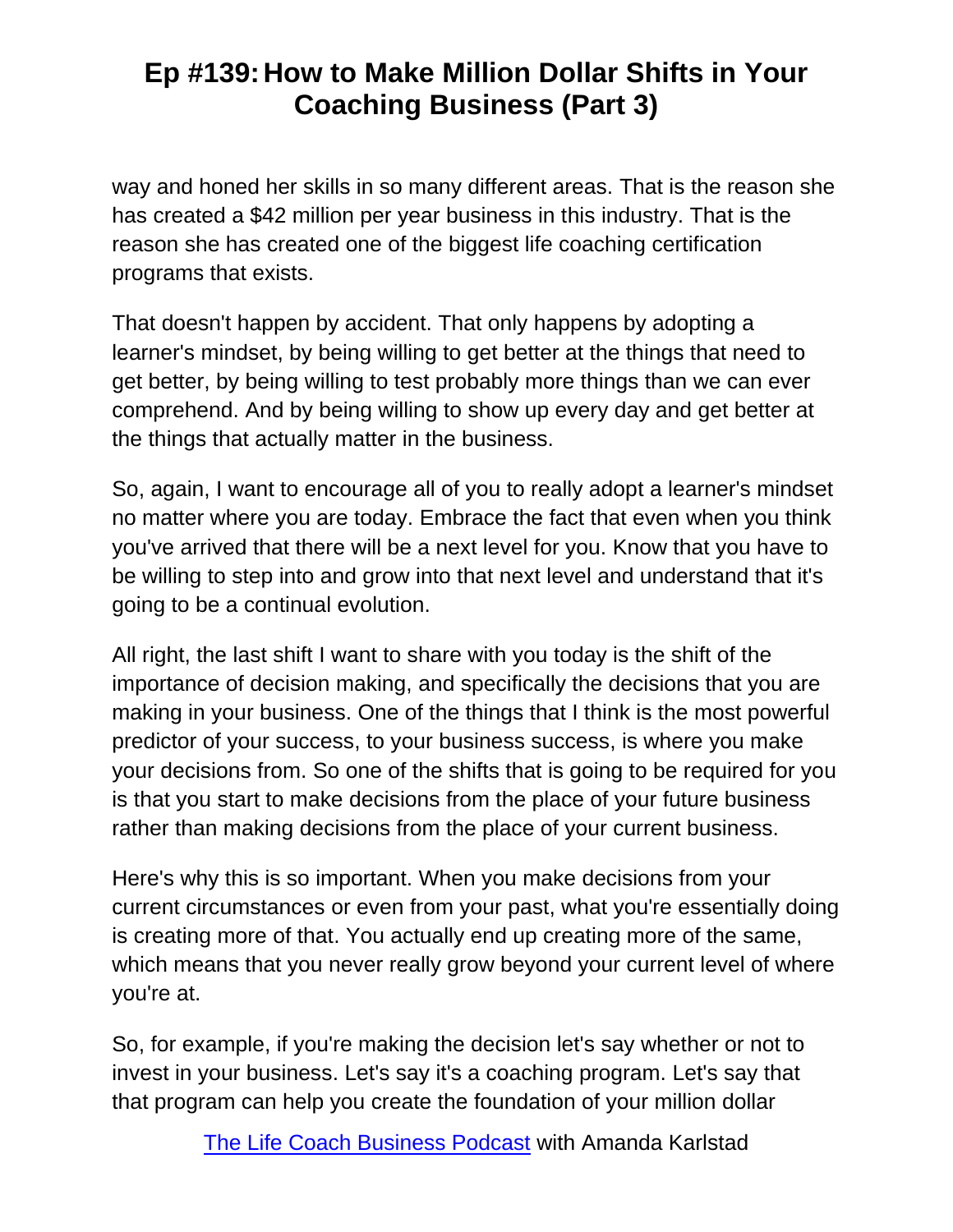business. That by truly showing up and doing the work and making the shifts that we've talked about in this episode, that will literally give you a roadmap on how to do that.

But because you're not at the level you want to be at and because you are operating from a place of doubt or worry or fear or maybe because you're having the thought that maybe you can't do it and you're not fully trusting in the process. Or maybe you're doubting whether or not it will work for you. Maybe you make a decision and you decide not to invest. What will happen from there is you're going to end up being stuck in the place that you're currently at.

The reason for that is because when you don't have the support, when you don't have the tools, when you don't have the resources, the expertise, and the eyes that quite honestly everyone needs on their business. One thing that will happen, and I see this happen so, so frequently is that you actually end up wasting so much time. The opportunity cost of that—In fact, I did a podcast episode on this a few weeks back. The opportunity cost of that decision for you, for your business, is huge.

So while in the moment it might be the most "comfortable" decision to try and figure it out on your own or to try and piece it together with some other option or maybe approach it from a different way. I will tell you. I have learned this from my own experience early on in my own journey and trying this approach myself to now seen so many of you in the same place, what will happen is it will actually end up costing you more. It will cost you more in terms of time, in terms of money, in terms of your effort, your energy, and in terms of lost revenue that you're not making.

So the opportunity cost of not making decisions from the place of your future business and choosing to make decisions from where you are today can be a very costly decision. It's one that can have huge consequences to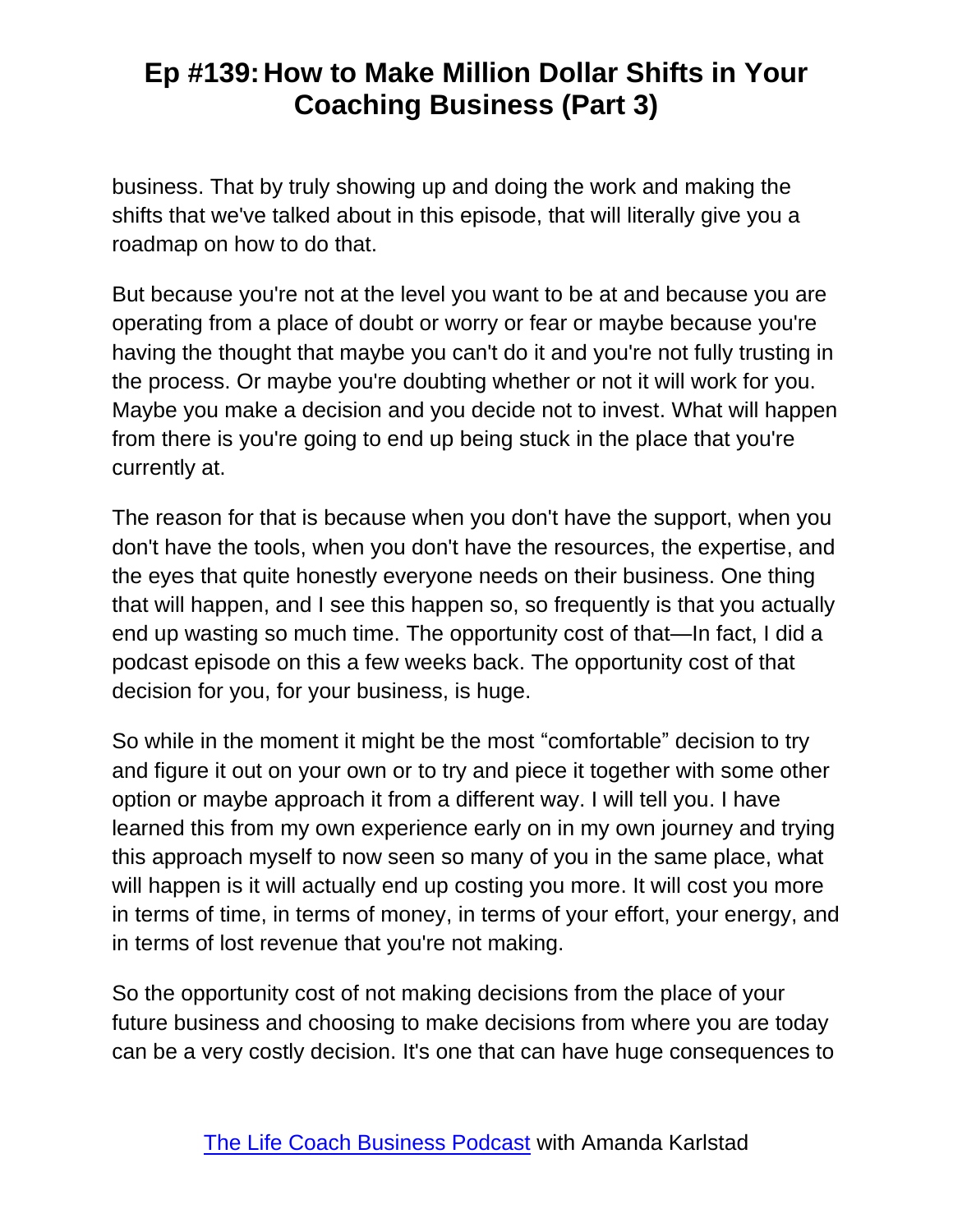your business, to your bottom line, if you're not really considering this. So that's just one example that I think a lot of you may be experiencing.

What I want to encourage you here is that the truth is that as a business owner, you're going to be presented with lots and lots of decisions on a daily basis. But because you have chosen to be in business, because you have chosen to start a business and grow a business, you also have the responsibility to that business. You have the responsibility to do the things that that business requires you to do.

So part of that is being able to make decisions that serve the business and serve the future of that business. It's making decisions that serve your clients now and also serve your clients in the future. It's making decisions that serve you as the business owner and also serve you and the future you.

With that responsibility, those decisions that you will need to make every single day, I will tell you the level of your growth, the level of your business growth will directly correlate with the level of decisions that you make in your business and the quality of the decisions you're making in your business. I will also say to the level that you implement those decisions and you make the shifts that we've talked about here today.

So no matter where you're at right now whether you're looking to scale to a million in the next year or even if you're looking to take your business to your first \$100,000, I want to encourage you make decisions from your future business. Please do not make decisions from your current business. Because it's only for making decisions from that future business that you'll actually end up creating it.

All right my friends I've shared with you some extremely powerful shifts today. I hope you embrace them. I encourage you to go out and make these shifts today. Have an amazing week. I'll talk to you all again next week. Take care. Bye, bye.